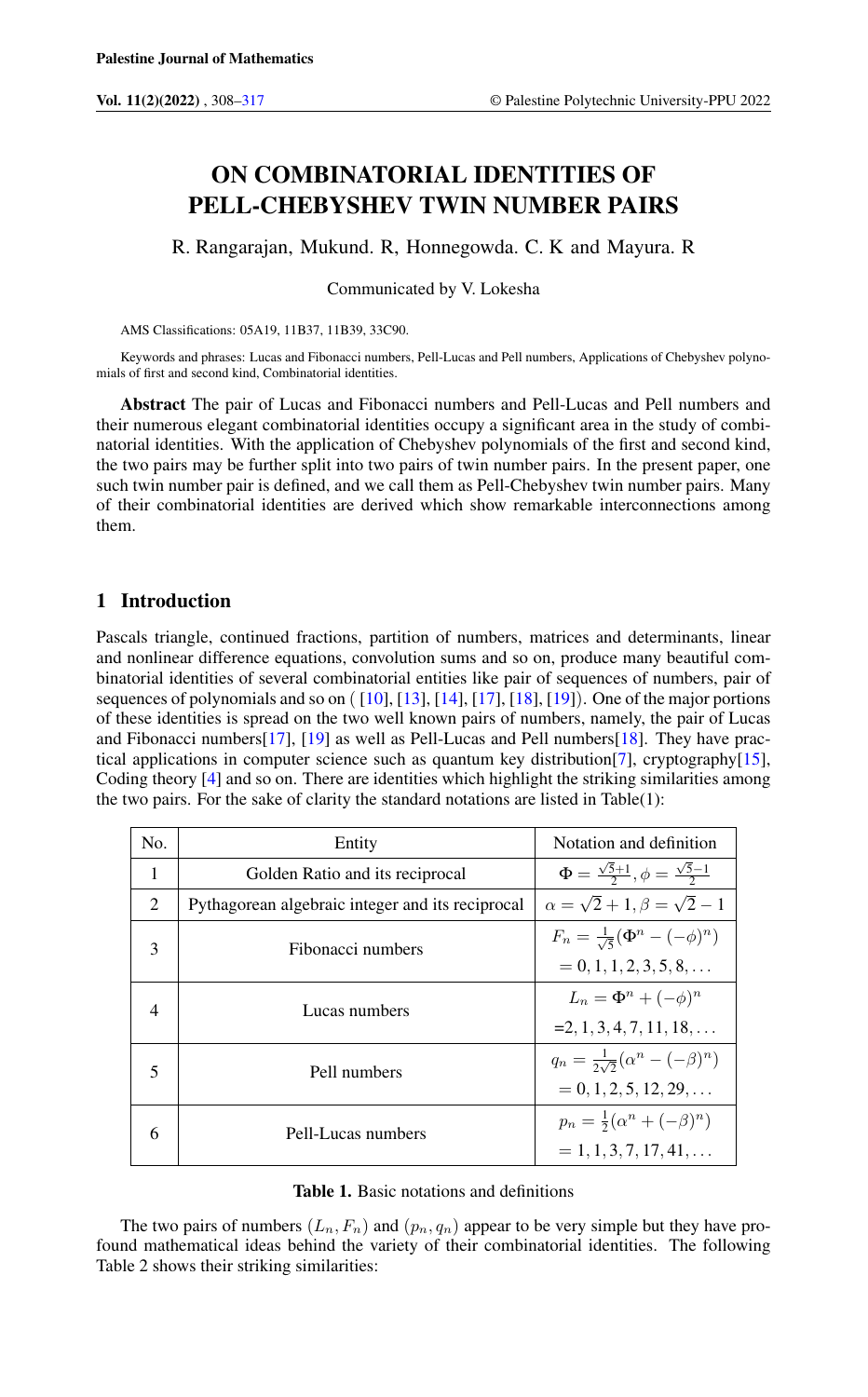| No.            | $(L_n, F_n)$                                                                                                       | $(p_n,q_n)$                                                                |
|----------------|--------------------------------------------------------------------------------------------------------------------|----------------------------------------------------------------------------|
| $\mathbf{1}$   | $F_n = F_{n+1} - F_{n-1}$                                                                                          | $2q_n = q_{n+1} - q_{n-1}$                                                 |
|                | $L_n = L_{n+1} - L_{n-1}$                                                                                          | $2p_n = p_{n+1} - p_{n-1}$                                                 |
| 2              | $L_n = F_{n+1} + F_{n-1}$                                                                                          | $2p_n = q_{n+1} + q_{n-1}$                                                 |
|                | $5F_n = L_{n+1} + L_{n-1}$                                                                                         | $4q_n = p_{n+1} + p_{n-1}$                                                 |
| 3              | $\frac{F_{n-1}}{F_n}=[0;1,1,\ldots,1]_n$                                                                           | $\frac{q_{n-1}}{q_n}=[0;2,2,\ldots,2]_n$                                   |
| $\overline{4}$ | $F_{2n+1} = F_n^2 + F_{n+1}^2$                                                                                     | $q_{2n+1} = q_n^2 + q_{n+1}^2$                                             |
|                | $F_{2n} = L_n F_n$                                                                                                 | $q_{2n} = 2 p_n q_n$                                                       |
| 5 <sup>5</sup> | $\left(2 F_n F_{n+1}^2\right)^2 + (F_{n-1} F_{n+1}^2)^2 = F_{2n+1}^2$                                              | $(2 q_n q_{n+1})^2 + (p_n p_{n+1})^2 = q_{2n+1}^2$                         |
|                |                                                                                                                    | where the terms on the left hand side                                      |
|                |                                                                                                                    | have two consecutive numbers.                                              |
| 6              | $F_{n+1} = \sum_{k=0}^{\lfloor \frac{n}{2} \rfloor} \binom{n-k}{k}$<br>-rising diagonal sum<br>of Pascal triangle. | $q_{n+1} = \sum_{k=0}^{\lfloor \frac{n}{2} \rfloor} \binom{n+1}{2k+1} 2^k$ |
|                |                                                                                                                    | -weighted row sum of                                                       |
|                |                                                                                                                    | second alternate terms                                                     |
|                |                                                                                                                    | of the Pascal triangle.                                                    |

**Table 2.** Similarities between  $(L_n, F_n)$  and  $(p_n, q_n)$ 



Figure 1. Graph of pair of hyperbolas

Diophantine equations [\[2\]](#page-9-9) [\[3\]](#page-9-10) such as  $ax + by = \pm 1$ ,  $x^2 - 2y^2 = \pm 1$ ,  $x^2 - 5y^2 = \pm 4$  and so on have great history in number theory with interesting connection to continued fractions, acceleration of convergence technique and many more. Let us consider the Pell's equation[\[2\]](#page-9-9)[\[3\]](#page-9-10)[\[9\]](#page-9-11)  $x^2 - Ny^2 = \pm 1$  when  $N \ge 2$  is a square free positive number. The solutions are exactly integer coordinates on the four parts of pair of hyperbolic curves namely,  $y = \pm \sqrt{\frac{x^2 \pm 1}{N}}$ . Geometrically  $x^2 - 2y^2 = \pm 1$  form an envelope or kernel for all those four parts of pair of hyperbolas refer fig(1). Any M− data points placed on such hyperbolas naturally are inside the kernel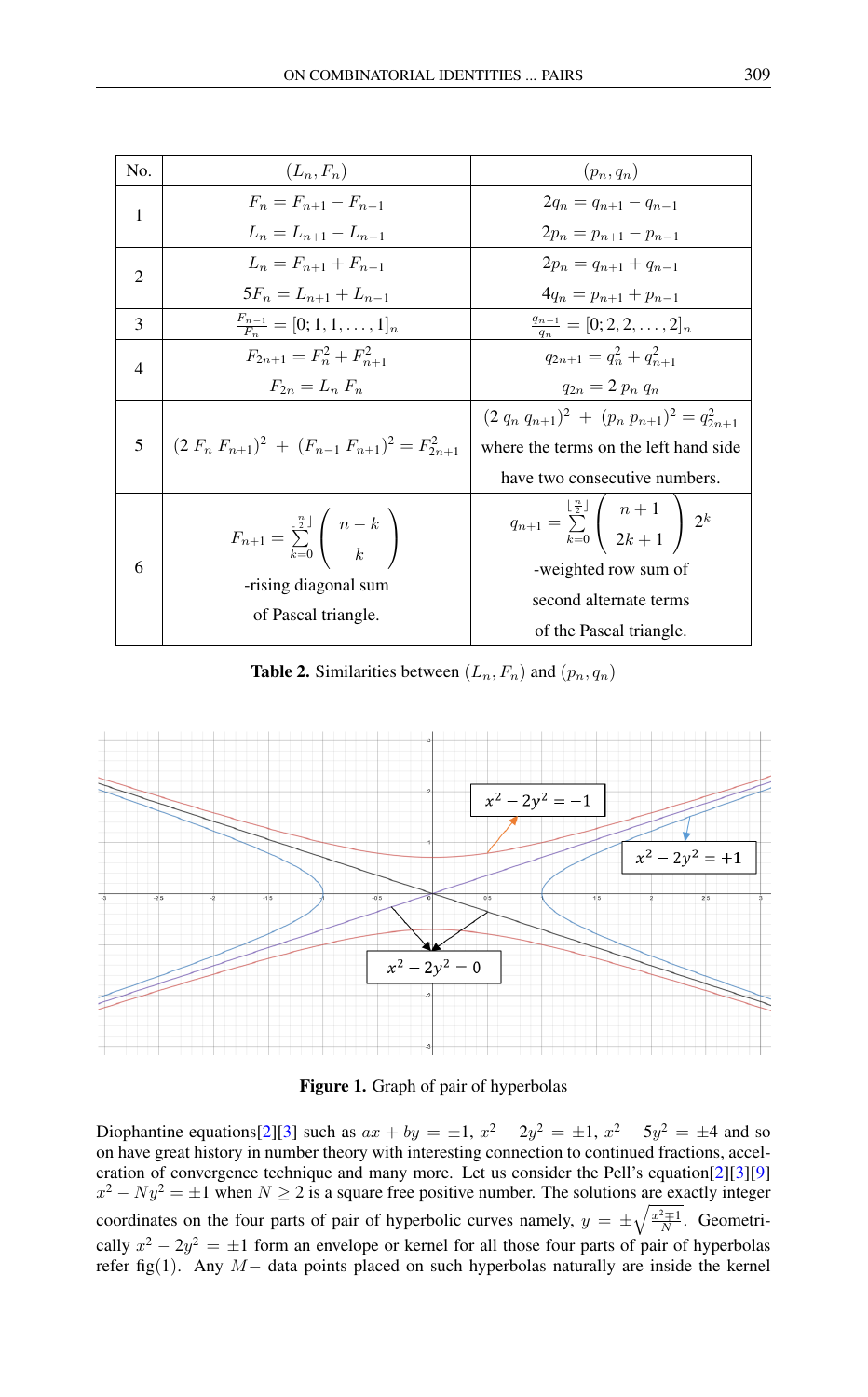$x^2 - 2y^2 = \pm 1$ . The kernel is separated by the pair of lines  $x^2 - 2y^2 = 0$ . This model has motivated many engineers who wish to design data analysis tools to work on multi variable functions with values  $\pm 1$ . Given any M – data in the form of n– dimensional vectors, it is a challenging problem to design kernel and the separating hyper planes which is a serious mathematical discipline in machine learning[\[5\]](#page-9-12)[\[8\]](#page-9-13). In this context the Pell-Lucas and Pell numbers being solution of simplest Pell's equation have a practical significance.

Chebyshev polynomials of first and second kind $[10][13]$  $[10][13]$  play a very significant role in deriving many combinatorial identities of certain sequences of numbers such as Binet forms, recurrence relations, generating functions, convolutional identities and so on. In the standard notations:

$$
T_n(x) = \frac{1}{2} [x + \sqrt{x^2 - 1}]^n + [x - \sqrt{x^2 - 1}]^n, n = 0, 1, 2, 3, ...
$$
  
and
$$
U_{n-1}(x) = \frac{1}{2\sqrt{x^2 - 1}} [x + \sqrt{x^2 - 1}]^n - [x - \sqrt{x^2 - 1}]^n, n = 1, 2, 3, ...
$$

define the Chebyshev polynomials of first and second kind. They are also regarded as trigonometric polynomials because if  $-1 < x < 1$ ,

$$
T_n(cos\theta) = cosn\theta; U_n(cos\theta) = \frac{sin(n+1)\theta}{sin\theta}
$$

As a result, they exhibit many combinatorial identities as well as orthogonality properties. In the recent literature one can find many applications of Chebyshev polynomials in the field of computer science such as cryptography[\[1\]](#page-8-1), google page ranking[\[12\]](#page-9-14), wavelets[\[11\]](#page-9-15) and so on. In the present paper Chebyshev polynomials are applied to define Pell-Chebyshev twin pairs and derive their combinatorial identities.

#### 2 Twin pairs of Pell-Chebyshev numbers

The whole idea begins with writing the golden ratio in the form

$$
\Phi = \frac{\sqrt{5}}{2} + \frac{1}{2} = \left(\frac{\Phi + \phi}{2}\right) + \sqrt{\left(\frac{\Phi + \phi}{2}\right)^2 - 1}
$$

and its reciprocal in the form

$$
\phi = \frac{\sqrt{5}}{2} - \frac{1}{2} = \left(\frac{\Phi + \phi}{2}\right) - \sqrt{\left(\frac{\Phi + \phi}{2}\right)^2 - 1}.
$$

An immediate result is

$$
\Phi^{n} + \phi^{n} = 2T_{n} \left( \frac{\Phi + \phi}{2} \right)
$$

$$
\Phi^{n+1} - \phi^{n+1} = U_{n} \left( \frac{\Phi + \phi}{2} \right)
$$

(Because 2  $\sqrt{\left(\frac{\Phi+\phi}{2}\right)^2 - 1} = 1 = \Phi - \phi$ ). As a direct consequence we can split  $(L_n, F_n)$  into the following twin pairs:

$$
(\sqrt{5}F_{2n-1}, \sqrt{5}F_{2n}) = \left(2T_{2n-1}\left(\frac{\sqrt{5}}{2}\right), U_{2n-1}\left(\frac{\sqrt{5}}{2}\right)\right)
$$

$$
(L_{2n-1}, L_{2n}) = \left(U_{2n-2}\left(\frac{\sqrt{5}}{2}\right), 2T_{2n}\left(\frac{\sqrt{5}}{2}\right)\right)
$$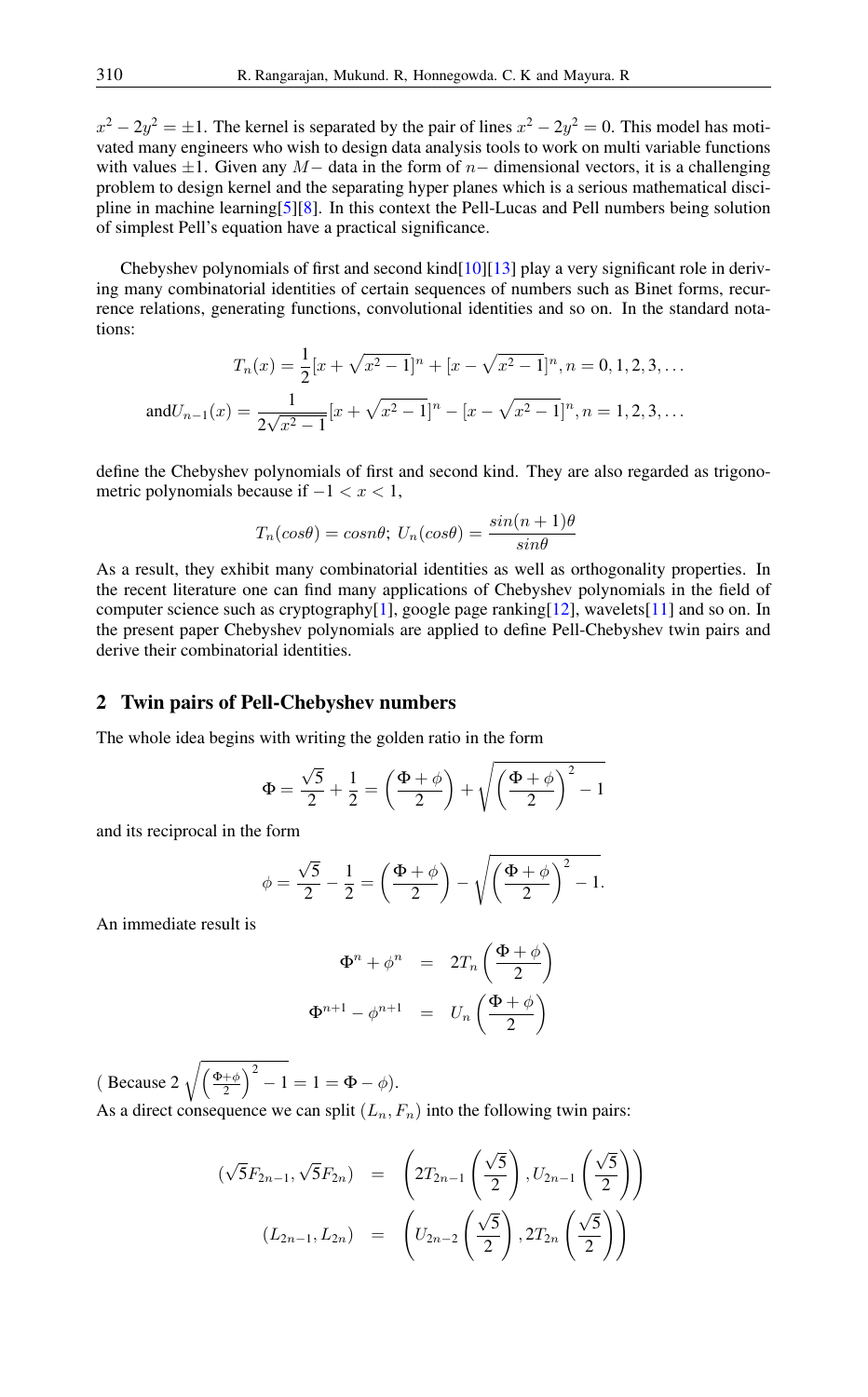It is an amazing result that the constant  $\alpha =$ √  $2 + 1$  and the reciprocal  $\beta =$ √  $2 - 1$  also have similar expressions in terms of Chebyshev polynomials.

$$
\alpha^{n} + \beta^{n} = 2T_{n} \left( \frac{\alpha + \beta}{2} \right)
$$

$$
\alpha^{n+1} - \beta^{n+1} = 2U_{n} \left( \frac{\alpha + \beta}{2} \right)
$$

These beautiful expressions have motivated us to define two pairs of sequences  $\{(A_n, B_n), (C_n, D_n)\}$ given by Binet form:

#### Definition 2.1.

$$
A_n = \alpha^{2n-1} + \beta^{2n-1} = 2T_{2n-1}(\sqrt{2})
$$
\n(2.1)

$$
B_n = \frac{\alpha^{2n-1} - \beta^{2n-1}}{\alpha - \beta} = U_{2n-2}(\sqrt{2})
$$
\n(2.2)

$$
C_n = \alpha^{2n} + \beta^{2n} = 2T_{2n}(\sqrt{2})
$$
\n(2.3)

$$
D_n = \frac{\alpha^{2n} - \beta^{2n}}{\alpha - \beta} = U_{2n-1}(\sqrt{2})
$$
\n(2.4)

are defined as twin Pell-Chebyshev pairs.

We may write each one of the above equations  $(2.1)$  to  $(2.4)$  in the form

$$
x_n = k_1(\alpha^2)^n + k_2(\beta^2)^n
$$

As a result, each one of the sequences  $\{A_n\}$  to  $\{D_n\}$  must satisfy the following relation:

$$
x_{n+1} = (\alpha^2 + \beta^2)x_n - (\alpha^2 \beta^2)x_{n-1}
$$

 $n = 1, 2, 3 \dots, x_0 = k_1 + k_2$  and  $x_1 = k_1 \alpha^2 + k_2 \beta^2$ .

**Theorem 2.2.** *For*  $n = 1, 2, 3...$ 

(i) 
$$
A_{n+1} = 6A_n - A_{n-1}, A_0 = A_1 = 2\sqrt{2}
$$
  
\n(ii)  $B_{n+1} = 6B_n - B_{n-1}, B_0 = -1, B_1 = 1$   
\n(iii)  $C_{n+1} = 6C_n - C_{n-1}, C_0 = 2, C_1 = 6$   
\n(iv)  $D_{n+1} = 6D_n - D_{n-1}, D_0 = 0, D_1 = 2\sqrt{2}$ 

The Pell-Chebyshev twin pairs can also be written as

$$
(A_n, B_n) = (2\sqrt{2}q_{2n-1}, p_{2n-1}) = \{(2\sqrt{2}, -1), (2\sqrt{2}, 1), (10\sqrt{2}, 7), \ldots\}
$$
  

$$
(C_n, D_n) = (2p_{2n}, \sqrt{2}q_{2n}) = \{(2, 0), (6, 2\sqrt{2}), (34, 12\sqrt{2}), \ldots\}
$$

Using the basic property of  $(p_n, q_n)$ ,  $p_n^2 - 2q_n^2 = (-1)^n$ , we may rewrite similar expressions for  ${A_n}$  to  ${D_n}$  in the following theorem:

**Theorem 2.3.** *For*  $n = 1, 2, 3, ...$ 

$$
(i) A_n^2 = 4[1 + B_n^2].
$$
  

$$
(ii) C_n^2 = 4[1 + D_n^2].
$$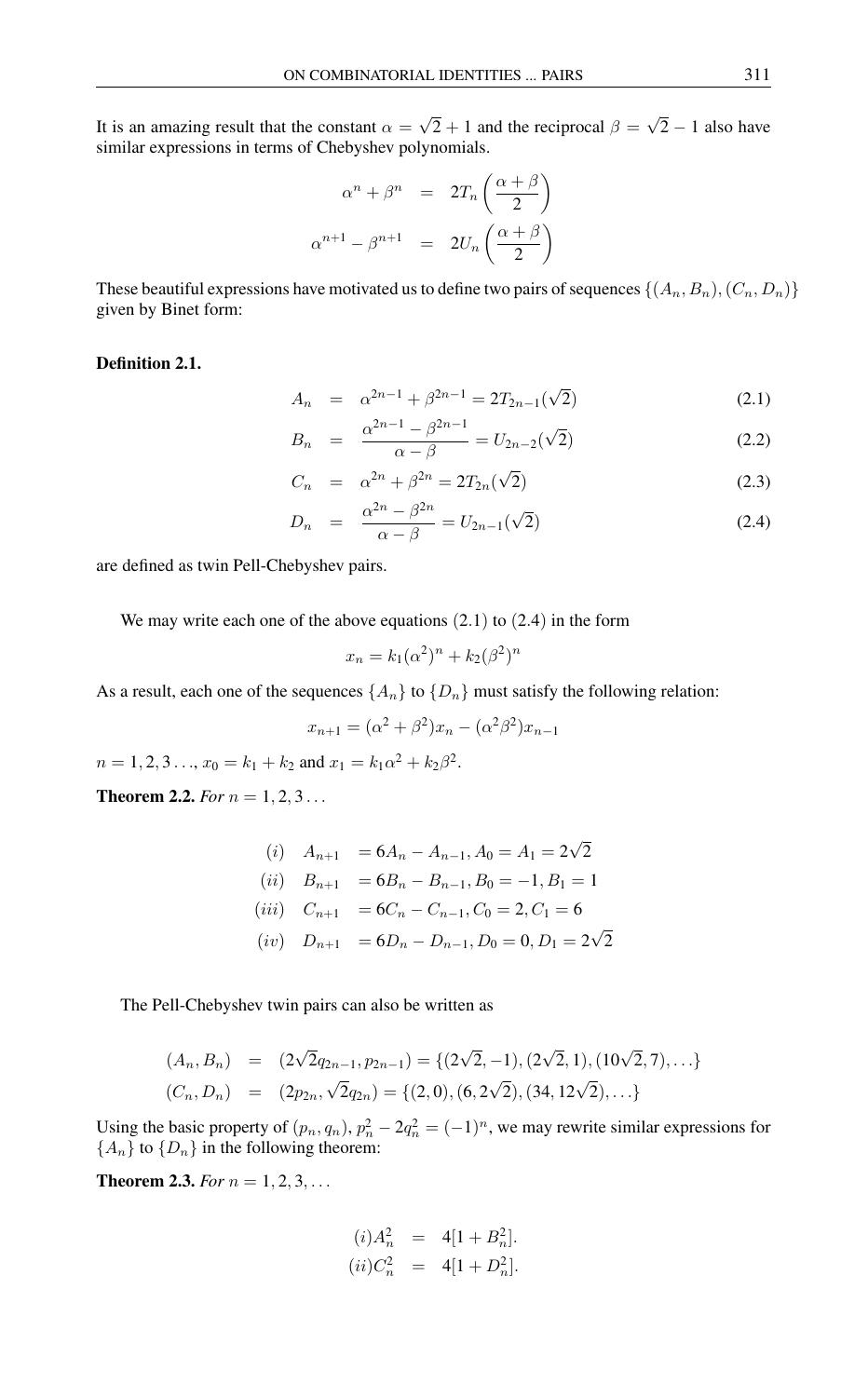Let us note that for  $n = 1, 2, 3, \ldots$ 

$$
\frac{A_n}{2} = T_{2n-1}(\sqrt{2}), \frac{C_n}{2} = T_{2n}(\sqrt{2})
$$
  

$$
B_{n+1} = U_{2n}(\sqrt{2}), D_n = U_{2n-1}(\sqrt{2})
$$

and by applying standard identities satisfied by  $T_n(x)$  and  $U_n(x)$ 

$$
T_{n+1}(x) = 2xT_n(x) - T_{n-1}(x), T_0(x) = 1, T_1(x) = x, n = 1, 2, 3, ...
$$
  
\n
$$
U_{n+1}(x) = 2xU_n(x) - U_{n-1}(x), U_0(x) = 1, U_1(x) = 2x, n = 1, 2, 3, ...
$$

we prove the following theorem :

**Theorem 2.4.** *For*  $n = 1, 2, 3, ...$ 

(i) 
$$
2\sqrt{2}A_n = C_n + C_{n-1}
$$
  
\n(ii)  $2\sqrt{2}B_n = D_n + D_{n-1}$   
\n(iii)  $2\sqrt{2}C_n = A_n + A_{n+1}$   
\n(iv)  $2\sqrt{2}D_n = B_n + B_{n+1}$ 

Let us write  $p_{2n-1} = B_n$ ,  $p_{2n} = \frac{C_n}{2}$ ,  $q_{2n-1} = \frac{A_n}{2\sqrt{2}}$  $\frac{A_n}{2\sqrt{2}}, q_{2n} = \frac{D_n}{\sqrt{2}}, n = 1, 2, 3, ...$  and let us apply the following standard 3-term recurrence relations satisfied by  $(p_n, q_n)$ : For  $n = 1, 2, 3, \ldots$ ,

$$
p_{n+1} = 2p_n + p_{n-1}, q_{n+1} = 2q_n + q_{n-1}, p_n = q_n + q_{n-1}, 2q_n = p_n + p_{n-1}
$$

one can prove the following theorem: **Theorem 2.5.** *For*  $n = 1, 2, 3, ...$ 

(i) 
$$
A_n = A_{n-1} + 4D_{n-1}
$$
  
\n(ii)  $B_n = B_{n-1} + C_{n-1}$   
\n(iii)  $C_n = C_{n-1} + 4B_n$   
\n(iv)  $D_n = D_{n-1} + A_n$   
\n(v)  $\sqrt{2}A_n = 2B_n + C_{n-1}$   
\n(vi)  $2\sqrt{2}B_n = A_n + 2D_{n-1}$   
\n(vii)  $\sqrt{2}C_n = A_n + 2D_n$   
\n(viii)  $2\sqrt{2}D_n = 2B_n + C_n$ 

By combining theorem 2.2, 2.4 and 2.5 one obtains the following corollary. **Corollary 2.6.** For  $n = 1, 2, 3, ...$ 

$$
(i) \quad A_n = \frac{A_{n+1} + A_{n-1}}{6} = \frac{B_{n+1} - B_{n-1}}{2\sqrt{2}} = \frac{C_n + C_{n-1}}{2\sqrt{2}} = D_n - D_{n-1}
$$
\n
$$
(ii) \quad B_n = \frac{A_{n+1} - A_{n-1}}{8\sqrt{2}} = \frac{B_{n+1} + B_{n-1}}{6} = \frac{C_n - C_{n-1}}{4} = \frac{D_n + D_{n-1}}{2\sqrt{2}}
$$
\n
$$
(iii) \quad C_n = \frac{A_{n+1} + A_n}{2\sqrt{2}} = B_{n+1} - B_n = \frac{C_{n+1} + C_{n-1}}{6} = \frac{D_{n+1} - D_{n-1}}{2\sqrt{2}}
$$
\n
$$
(iv) \quad D_n = \frac{A_{n+1} - A_n}{4} = \frac{B_{n+1} + B_n}{2\sqrt{2}} = \frac{C_{n+1} - C_{n-1}}{8\sqrt{2}} = \frac{D_{n+1} + D_{n-1}}{6}
$$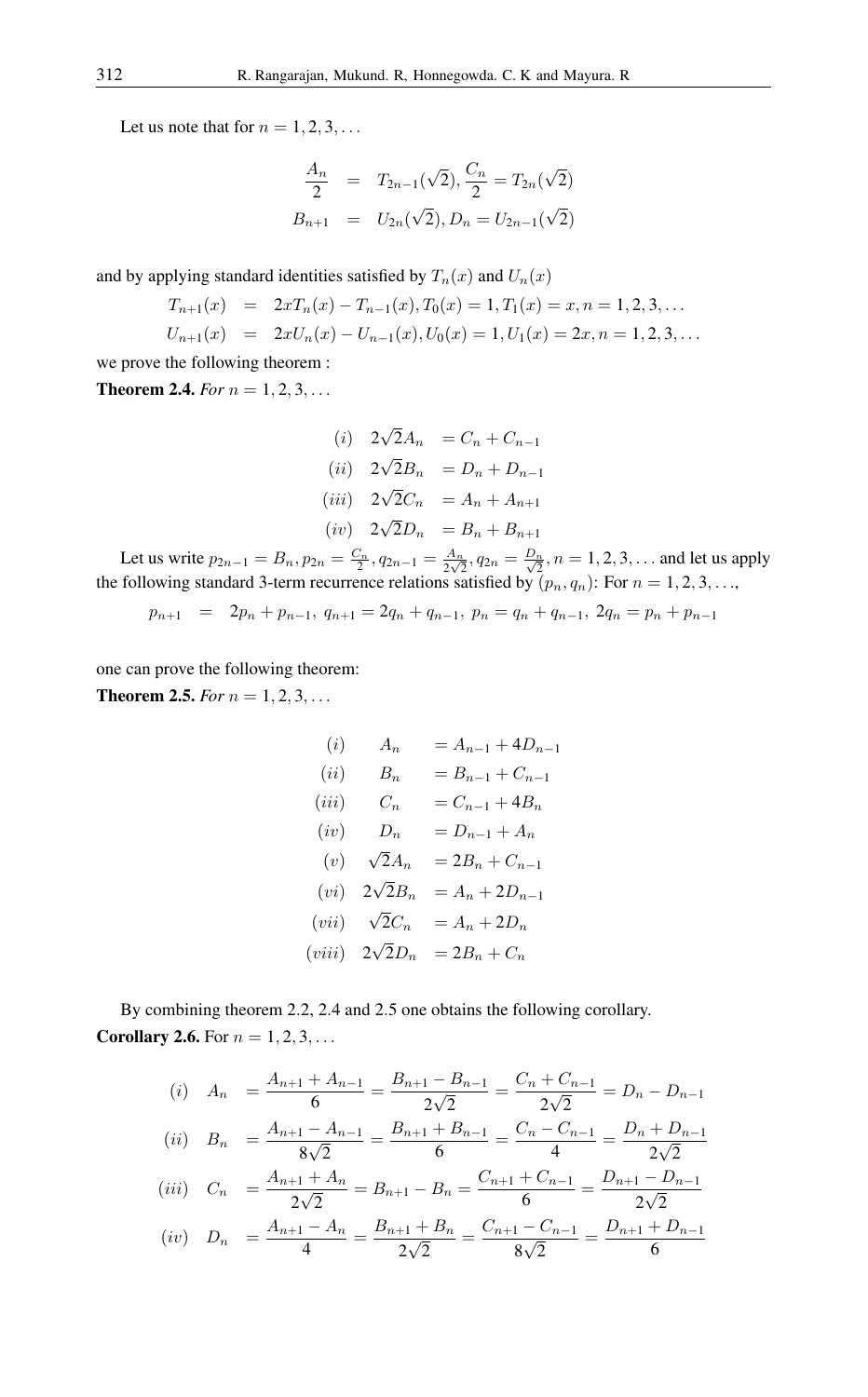There is a determinant connection between  ${X_n}(X_n = A_n$  or  $B_n$  or  $C_n$  or  $D_n$ ) and  ${Y_n}(Y_n = F_{2n-1}$  or  $F_{2n}$  or  $L_{2n-1}$  or  $L_{2n}$ ) given by

## Theorem 2.7.

$$
\begin{vmatrix} X_{n+1} & X_n \ Y_{n+1} & Y_n \end{vmatrix} + \begin{vmatrix} X_{n-1} & X_n \ Y_{n-1} & Y_n \end{vmatrix} = 3 \begin{vmatrix} X_n & 0 \ 0 & Y_n \end{vmatrix}
$$

The proof is a simple consequence of the 3-term recurrence relations

$$
X_{n+1} + X_{n-1} = 6X_n
$$
  

$$
Y_{n+1} + Y_{n-1} = 3Y_n.
$$

If  $X(t) = \sum^{\infty}$  $\sum_{n=0} X_n t^n$  and if  $X_{n+1} = 6X_n - X_{n-1}$ , then

$$
X(t) = \frac{X_0 + (X_1 - 6X_0)t}{1 - 6t + t^2}.
$$

As a result we obtain the generating functions of  $\{A_n\}$ ,  $\{B_n\}$ ,  $\{C_n\}$ ,  $\{D_n\}$  given in the following theorem:

# Theorem 2.8.

(i) 
$$
\sum_{n=0}^{\infty} A_n t^n = \frac{2\sqrt{2}(1-5t)}{1-6t+t^2}
$$
  
\n(ii) 
$$
\sum_{n=0}^{\infty} B_n t^n = \frac{-1+7t}{1-6t+t^2}
$$
  
\n(iii) 
$$
\sum_{n=0}^{\infty} C_n t^n = \frac{2-6t}{1-6t+t^2}
$$
  
\n(iv) 
$$
\sum_{n=0}^{\infty} D_n t^n = \frac{2\sqrt{2}t}{1-6t+t^2}
$$

# 3 Convolutional Identities

In the literature we can find many convolution identities of Fibonacci Numbers and Lucas Numbers  $[17][19]$  $[17][19]$ . The first three such identities are  $[6][16]$  $[6][16]$ :

(i) 
$$
\sum_{k=0}^{n} L_k L_{n-k} = (n+1)L_n + 2F_{n+1}
$$
  
\n(ii) 
$$
\sum_{k=0}^{n} L_k F_{n-k} = \sum_{k=0}^{n} F_k L_{n-k} = (n+1)F_n
$$
  
\n(iii) 
$$
\sum_{k=0}^{n} F_k F_{n-k} = \frac{1}{5}(n+1)L_n - \frac{2}{5}F_{n+1}
$$

In the present section many similar identities of the twin pair are worked out.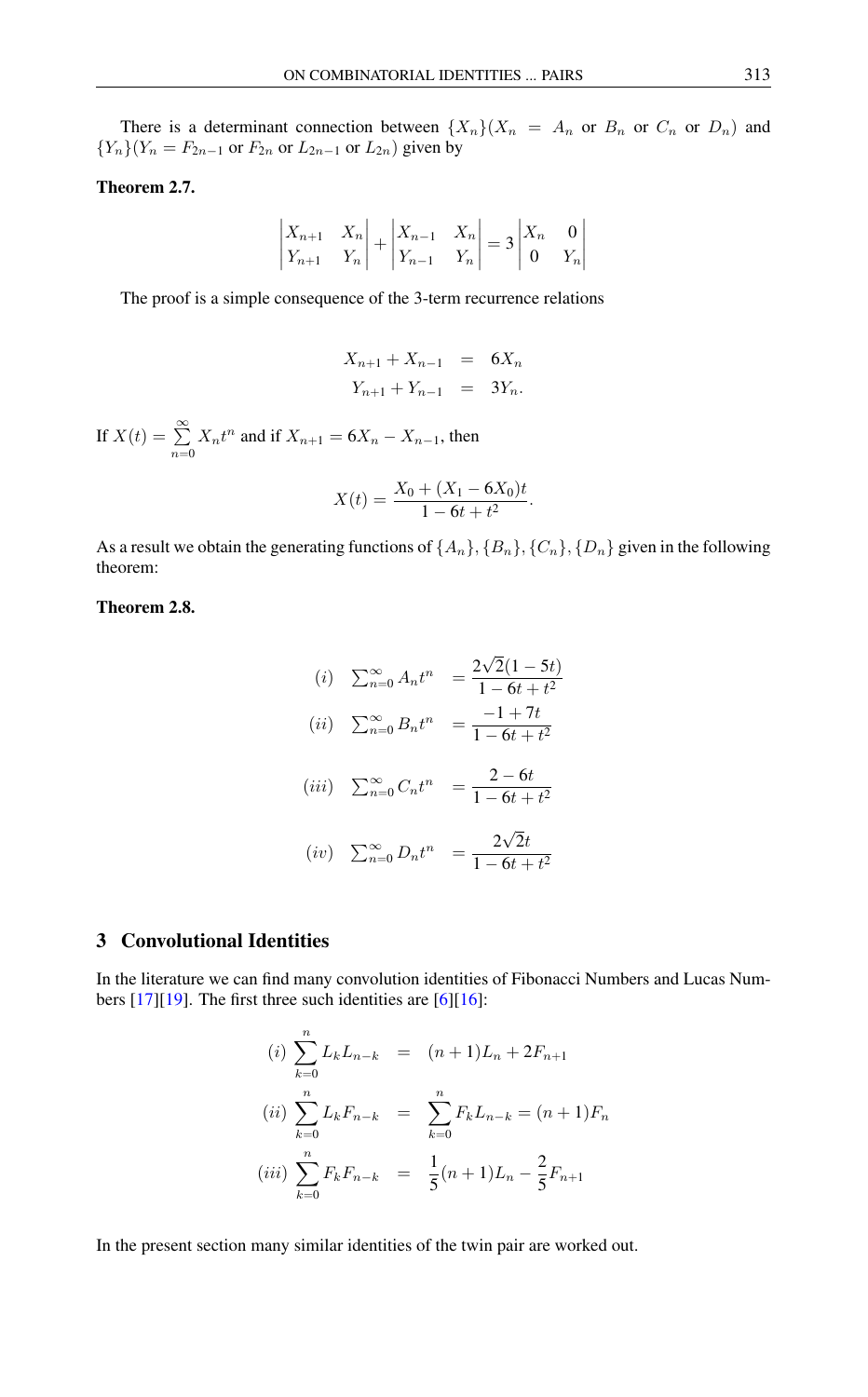Theorem 3.1.

(i) 
$$
\sum_{k=0}^{n} A_k = D_n + D_1
$$
  
\n(ii) 
$$
4 \sum_{k=0}^{n} B_k = C_n - C_1
$$
  
\n(iii) 
$$
\sum_{k=0}^{n} C_k = B_{n+1} + B_1
$$
  
\n(iv) 
$$
4 \sum_{k=0}^{n} D_k = A_{n+1} - A_1
$$

*Proof.* The theorem follows by splitting the left hand side sum into two geometric series in the power of  $\alpha^2$  and  $\beta^2$  respectively and applying the definition of  $D_n, C_n, B_n$  and  $A_n$  respectively.  $\Box$ 

#### Theorem 3.2.

(i) 
$$
\sum_{k=0}^{n} {n \choose k} A_k = \begin{cases} (2\sqrt{2})^{2m+1}C_m & \text{if } n = 2m+1\\ (2\sqrt{2})^{2m}A_m & \text{if } n = 2m \end{cases}
$$
  
\n(ii) 
$$
\sum_{k=0}^{n} {n \choose k} B_k = \begin{cases} (2\sqrt{2})^{2m+1}D_m & \text{if } n = 2m+1\\ (2\sqrt{2})^{2m}B_m & \text{if } n = 2m \end{cases}
$$
  
\n(iii) 
$$
\sum_{k=0}^{n} {n \choose k} C_k = \begin{cases} (2\sqrt{2})^{2m-1}A_m & \text{if } n = 2m-1\\ (2\sqrt{2})^{2m}C_m & \text{if } n = 2m \end{cases}
$$
  
\n(iv) 
$$
\sum_{k=0}^{n} {n \choose k} D_k = \begin{cases} (2\sqrt{2})^{2m-1}B_m & \text{if } n = 2m-1\\ (2\sqrt{2})^{2m}D_m & \text{if } n = 2m \end{cases}
$$

*Proof.* The idea of proof for this theorem is quite similar to that of previous theorem. Here one has to make sum using binomial theorem with powers in  $\alpha^2$  or  $\beta^2$  and one has to split each sum into even and odd number of terms which show directly what is suitable among  ${A_n, B_n, C_n, D_n}$  to fit into the situation.

#### Theorem 3.3.

(i) 
$$
\sum_{k=0}^{n} A_k A_{n-k} = (n+1) C_{n-1} + \frac{1}{\sqrt{2}} D_{n+1}
$$
  
\n(ii) 
$$
4 \sum_{k=0}^{n} B_k B_{n-k} = (n+1) C_{n-1} - \frac{1}{\sqrt{2}} D_{n+1}
$$
  
\n(iii) 
$$
\sum_{k=0}^{n} C_k C_{n-k} = (n+1) C_n + \frac{1}{\sqrt{2}} D_{n+1}
$$
  
\n(iv) 
$$
4 \sum_{k=0}^{n} D_k D_{n-k} = (n+1) C_n - \frac{1}{\sqrt{2}} D_{n+1}
$$
  
\n(v) 
$$
\sum_{k=0}^{n} A_k B_{n-k} = \sum_{k=0}^{n} B_k A_{n-k} = (n+1) D_{n-1}
$$
  
\n(vi) 
$$
\sum_{k=0}^{n} C_k D_{n-k} = \sum_{k=0}^{n} D_k C_{n-k} = (n+1) D_n
$$
  
\n(vii) 
$$
\sum_{k=0}^{n} A_k C_{n-k} = \sum_{k=0}^{n} C_k A_{n-k} = (n+1) A_n + D_{n+1}
$$

 $\Box$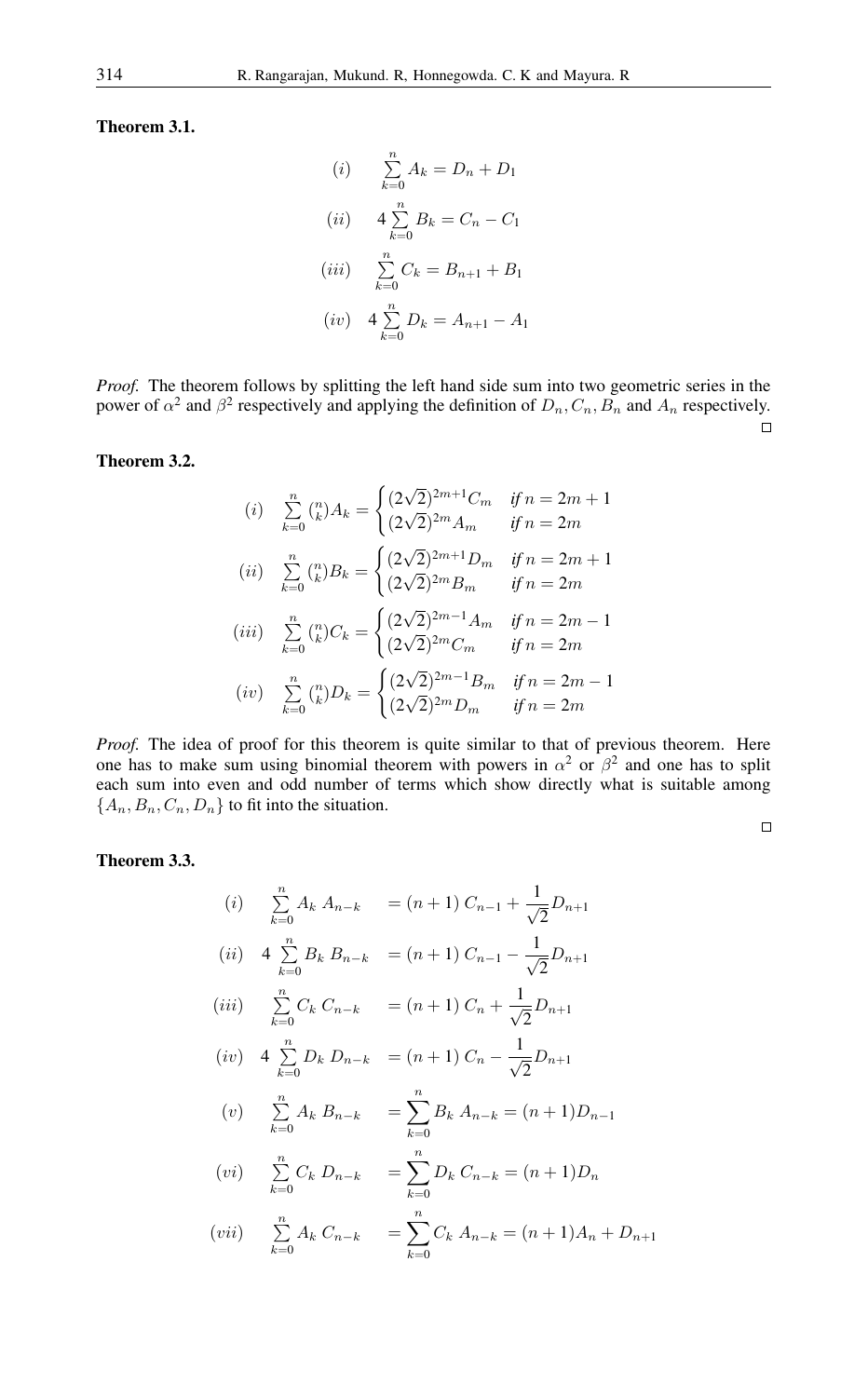$$
(viii) \quad 4 \sum_{k=0}^{n} B_k D_{n-k} = 4 \sum_{k=0}^{n} D_k B_{n-k} = (n+1)A_n - D_{n+1}
$$
\n
$$
(ix) \quad \sum_{k=0}^{n} A_k D_{n-k} = \sum_{k=0}^{n} D_k A_{n-k} = (n+1)B_n + \frac{1}{2\sqrt{2}} D_{n+1}
$$
\n
$$
(x) \quad \sum_{k=0}^{n} B_k C_{n-k} = \sum_{k=0}^{n} C_k B_{n-k} = (n+1)B_n - \frac{1}{2\sqrt{2}} D_{n+1}
$$

*Proof.* The left hand side of each convolution identity takes one of the following forms:

$$
\sum_{k=0}^{n} C(\alpha, \beta) [\alpha^{r} \pm \beta^{r}] [\alpha^{s} \pm \beta^{s}]
$$

Where  $C(\alpha, \beta) = 1$  or  $\frac{1}{\alpha - \beta}$  or  $\frac{1}{(\alpha - \beta)^2}$  and  $(r, s) = (2k - 1, n - 2k - 1)$  or  $(2k - 1, n - 2k)$  or  $(2k, n-2k-1)$  or  $(2k, n-2k)$ . The sum splits into three terms. Where  $X_n = C_{n-1}$  or  $C_n$  or  $D_{n-1}$  or  $D_n$  or  $A_n$  or  $B_n$ . The otherwise terms involve summing a finite geometric series with powers of either  $\frac{\alpha}{\beta}$  or  $\frac{\beta}{\alpha}$ . A duly simplified form takes to right hand side of each identity.

## Theorem 3.4.

(i) 
$$
\sum_{k=0}^{n} {n \choose k} A_k A_{n-k} = 2^n C_{n-1} + 26^n
$$
  
\n(ii) 
$$
4 \sum_{k=0}^{n} {n \choose k} B_k B_{n-k} = 2^n C_{n-1} - 26^n
$$
  
\n(iii) 
$$
\sum_{k=0}^{n} {n \choose k} C_k C_{n-k} = 2^n C_n + 26^n
$$
  
\n(iv) 
$$
4 \sum_{k=0}^{n} {n \choose k} D_k D_{n-k} = 2^n C_n - 26^n
$$
  
\n(v) 
$$
\sum_{k=0}^{n} {n \choose k} A_k B_{n-k} = \sum_{k=0}^{n} {n \choose k} B_k A_{n-k} = 2^n D_{n-1}
$$
  
\n(vi) 
$$
\sum_{k=0}^{n} {n \choose k} C_k D_{n-k} = \sum_{k=0}^{n} {n \choose k} D_k C_{n-k} = 2^n D_n
$$
  
\n(vii) 
$$
\sum_{k=0}^{n} {n \choose k} A_k C_{n-k} = \sum_{k=0}^{n} {n \choose k} C_k A_{n-k} = 2^n A_n + 2\sqrt{2} 6^n
$$
  
\n(viii) 
$$
4 \sum_{k=0}^{n} {n \choose k} B_k D_{n-k} = \sum_{k=0}^{n} {n \choose k} D_k B_{n-k} = 2^n A_n - 2\sqrt{2} 6^n
$$
  
\n(ix) 
$$
\sum_{k=0}^{n} {n \choose k} A_k D_{n-k} = \sum_{k=0}^{n} {n \choose k} D_k A_{n-k} = 2^n B_n + 6^n
$$
  
\n(x) 
$$
\sum_{k=0}^{n} {n \choose k} B_k C_{n-k} = \sum_{k=0}^{n} {n \choose k} C_k B_{n-k} = 2^n B_n - 6^n
$$

*Proof.* The proof is similar and simpler than that of previous theorem and the only difference is instead of the geometric sum we do the sum using the binomial theorem. $\Box$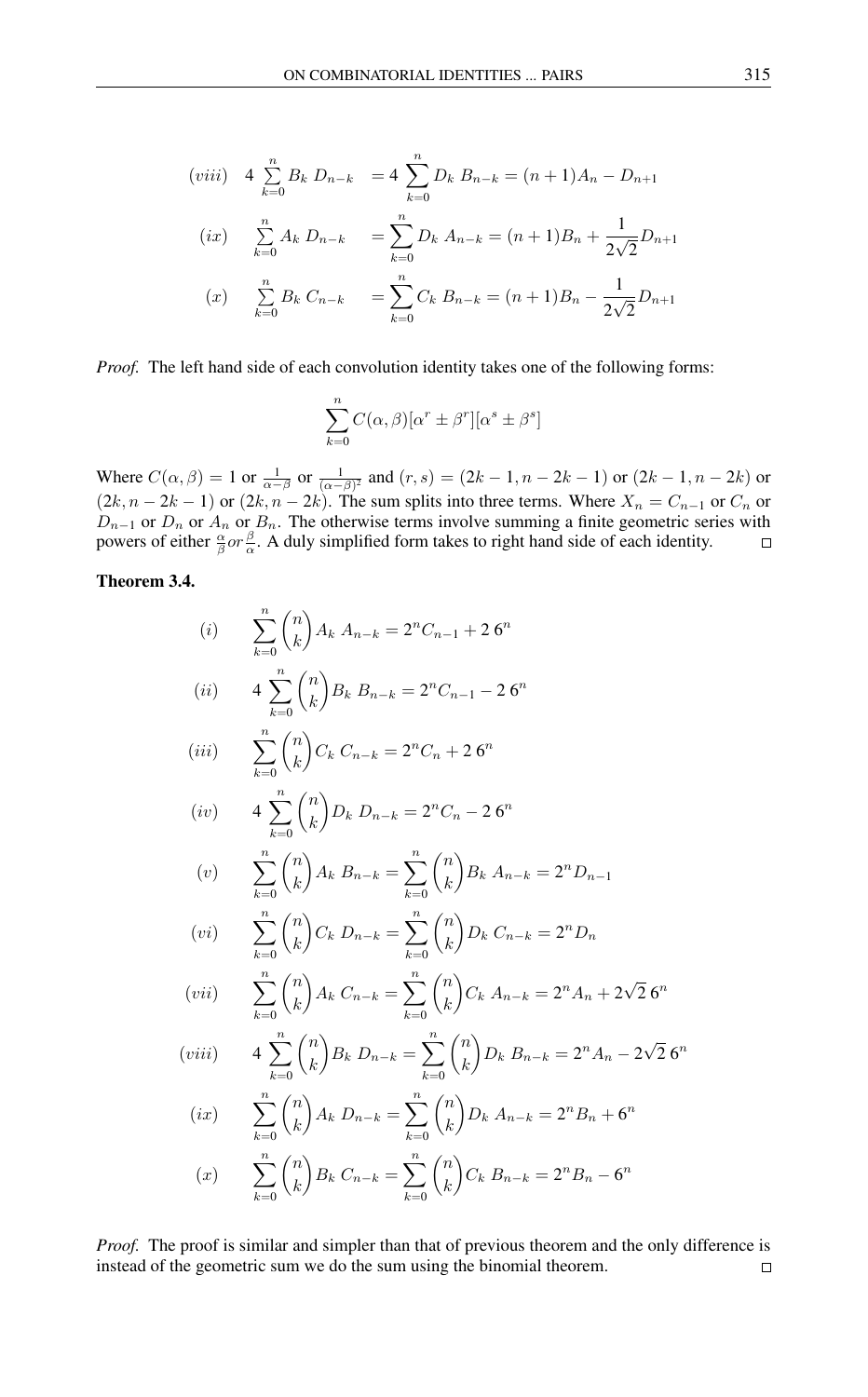It gives always a rich experience when one works convolution identities with classical Fibonacci and Lucas numbers. Finite power series with coefficients  $F_k$  and  $L_k$ ,  $k = 0, 1, 2, \ldots, n$ can be summed with the help of 3−term recurrence relation satisfied by them in the following forms:

$$
\sum_{k=0}^{n} X_k t^k = \frac{X_0 + (X_1 - X_0)t - (X_n + X_{n-1})t^{n+1} - X_nt^{n+2}}{1 - t - t^2}
$$

where  $X_k = F_k \text{ or } L_k$ . Similar proof techniques adopted to this nontrivial situation and a careful simplification yields the following beautiful theorem.

#### Theorem 3.5.

(i) 
$$
\sum_{k=0}^{n} F_k A_{n-k} = \sum_{k=0}^{n} A_k F_{n-k} = \frac{1}{31} [2A_{n+1} - 5A_n + 6\sqrt{2}F_{n+1} + 46\sqrt{2}F_n]
$$
  
\n(ii) 
$$
\sum_{k=0}^{n} F_k B_{n-k} = \sum_{k=0}^{n} B_k F_{n-k} = \frac{1}{31} [2B_{n+1} - 5B_n - 7F_{n+1} - 33F_n]
$$
  
\n(iii) 
$$
\sum_{k=0}^{n} F_k C_{n-k} = \sum_{k=0}^{n} C_k F_{n-k} = \frac{1}{31} [2C_{n+1} - 5C_n - 2F_{n+1} + 26F_n]
$$
  
\n(iv) 
$$
\sum_{k=0}^{n} F_k D_{n-k} = \sum_{k=0}^{n} D_k F_{n-k} = \frac{1}{31} [2D_{n+1} - 5D_n - 4\sqrt{2}F_{n+1} - 10\sqrt{2}F_n]
$$
  
\n(v) 
$$
\sum_{k=0}^{n} L_k A_{n-k} = \sum_{k=0}^{n} A_k L_{n-k} = \frac{1}{31} [12A_{n+1} + A_n + 6\sqrt{2}L_{n+1} + 46\sqrt{2}L_n]
$$
  
\n(vi) 
$$
\sum_{k=0}^{n} L_k B_{n-k} = \sum_{k=0}^{n} B_k L_{n-k} = \frac{1}{31} [12B_{n+1} + B_n - 7L_{n+1} - 33L_n]
$$
  
\n(vii) 
$$
\sum_{k=0}^{n} L_k C_{n-k} = \sum_{k=0}^{n} C_k L_{n-k} = \frac{1}{31} [12C_{n+1} + C_n - 2L_{n+1} + 26L_n]
$$

$$
(viii) \qquad \sum_{k=0}^{n} L_k D_{n-k} = \sum_{k=0}^{n} D_k L_{n-k} = \frac{1}{31} [12D_{n+1} + D_n - 4\sqrt{2}L_{n+1} - 10\sqrt{2}L_n]
$$

The above theorem shows more scope to workout many more convolution identities involving convolution sum of more than two factors of the same or different entities.

In closing, we indicate two possible directions for future work. In the abstract we have mentioned that one twin number pair is defined, and we called them as Pell-Chebyshev twin number pairs. It is possible to consider some more such twin pairs motivated by Fibonacci and Lucas numbers. Also in theorem 2.2 we have selected particular initial conditions. One can consider other interesting initial conditions and work out the results of this paper.

# 4 Acknowledgement:

The first author is thankful to University Grants Com-mission (UGC), India for financial support under the grant SAPDRS-1-NO.F.510/12/DRS-II/2018. We also thank the anonymous referees for valuable suggestions to improve the presentation of the paper.

#### <span id="page-8-0"></span>References

<span id="page-8-1"></span>[1] E. O. Adeyefa, Lukman Shina Akinola, and Oluwaferanmi David Agbolade. *A New Cryptographic Scheme Using the Chebyshev Polynomials*, International Conference in Mathematics, Computer Engineering and Computer Science (ICMCECS), IEEE, 1-3, (2020).